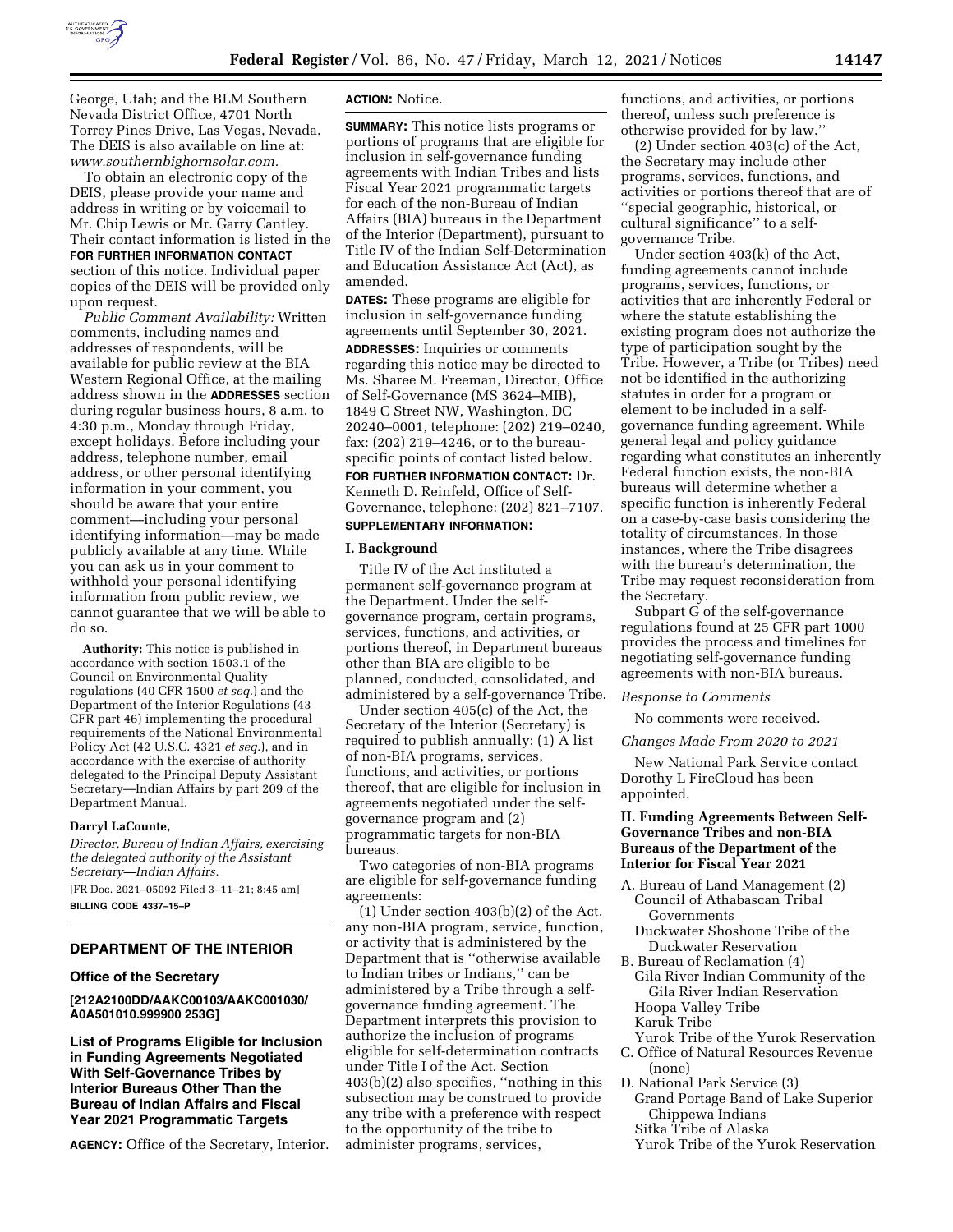- E. Fish and Wildlife Service (1) Council of Athabascan Tribal Governments
- F. U.S. Geological Survey (none) G. Bureau of Trust Funds
- Administration (1) Confederated Salish and Kootenai
- Tribes of the Flathead Reservation H. Appraisal and Valuation Services
	- Office (30)
	- 1. The Quapaw Tribe of Indians
	- 2. Morongo Band of Mission Indians 3. Muckleshoot Indian Tribe
	- 4. Pueblo of Taos
	- 5. Confederated Tribes of the Umatilla Indian Reservation
	- 6. Association of Village Council Presidents
	- 7. Kawerak, Inc.
	- 8. Native Village of Tanana
	- 9. Tanana Chiefs Conference [includes Gwichyaa Gwich'in (aka Fort Yukon)]
	- 10. Council of Tlingit and Haida Indian Tribes
	- 11. Cherokee Nation
	- 12. The Choctaw Nation of Oklahoma
	- 13. Eastern Shawnee Tribe of Oklahoma
	- 14. The Muscogee (Creek) Nation
	- 15. Wyandotte Nation
	- 16. Oneida Nation
	- 17. Confederated Salish and Kootenai Tribes of the Flathead Reservation
	- 18. Lummi Tribe of the Lummi Reservation
	- 19. Port Gamble S'Klallam Tribes
	- 20. Confederated Tribes of Siletz Indians of Oregon
	- 21. Hoopa Valley Tribe
	- 22. Redding Rancheria
	- 23. Chippewa Cree Indians of the Rocky Boy's Reservation
	- 24. Absentee-Shawnee Tribe of Indians of Oklahoma
	- 25. Citizen Potawatomi Nation, Oklahoma
	- 26. Kaw Nation, Oklahoma
	- 27. Sac and Fox Nation, Oklahoma 28. Salt River Pima Maricopa Indian
	- Community of the Salt River Reservation
	- 29. Shoshone-Paiute Tribes of the Duck Valley Reservation Nevada 30. Osage Nation

## **III. Eligible Programs of the Department of the Interior Non-BIA Bureaus**

Below is a listing by bureau of the types of non-BIA programs, or portions thereof, that may be eligible for selfgovernance funding agreements because they are either ''otherwise available to Indians'' under Title I of the Act and not precluded by any other law, or may have ''special geographic, historical, or cultural significance'' to a participating Tribe. The list represents the most current information on programs

potentially available to Tribes under a self-governance funding agreement.

The Department will also consider for inclusion in funding agreements other programs or activities not listed below, but which, upon request of a selfgovernance Tribe, the Department determines to be eligible under either sections  $403(b)(2)$  or  $403(c)$  of the Act. Tribes with an interest in such potential agreements are encouraged to begin discussions with the appropriate non-BIA bureau.

# *A. Eligible Bureau of Land Management (BLM) Programs*

The BLM carries out some of its activities in the management of public lands through contracts and cooperative agreements. These and other activities, depending upon availability of funds, the need for specific services, and the self-governance Tribe's demonstration of a special geographic, cultural, or historical connection, may also be available for inclusion in selfgovernance funding agreements. Once a Tribe has made initial contact with the BLM, more specific information will be provided by the respective BLM State office.

Some elements of the following programs may be eligible for inclusion in a self-governance funding agreement. This listing is not all-inclusive, but is representative of the types of programs that may be eligible for Tribal participation through a funding agreement:

# Tribal Services

1. Minerals Management Inspection, enforcement and production verification of Indian coal and sand and gravel operations are already available for contracts under Title I of the Act and, therefore, may be available for inclusion in a funding agreement. In addition, in a study conducted pursuant to Secretarial order 3377, the Office of the Solicitor determined that the following functions are available for inclusion in a funding agreement: Inspection and enforcement of Indian oil and gas operations, determining trust land locations; approving Applications for Permits to Drill; securing and enforcing bonds (for surface of spill estate), and providing mineral assessments and valuation.

2. Cadastral Survey. Tribal and allottee cadastral survey services are already available for contracts under Title I of the Act and, therefore, may be available for inclusion in a funding agreement.

### Other Activities

1. Cultural heritage. Cultural heritage activities, such as research and inventory, may be available in specific States.

2. Natural Resources Management. Activities such as silvicultural treatments, timber management, cultural resource management, watershed restoration, environmental studies, tree planting, thinning, and similar work, may be available in specific States.

3. Range Management. Activities, such as revegetation, noxious weed control, fencing, construction and management of range improvements, grazing management experiments, range monitoring, and similar activities, may be available in specific States.

4. Riparian Management. Activities, such as facilities construction, erosion control, rehabilitation, and other similar activities, may be available in specific States.

5. Recreation Management. Activities, such as facilities construction and maintenance, interpretive design and construction, and similar activities may be available in specific States.

6. Wildlife and Fisheries Habitat Management. Activities, such as construction and maintenance, implementation of statutory, regulatory and policy or administrative plan-based species protection, interpretive design and construction, and similar activities may be available in specific States.

7. Wild Horse Management. Activities, such as wild horse roundups, adoption and disposition, including operation and maintenance of wild horse facilities, may be available in specific States.

For questions regarding selfgovernance, contact Bryon Loosle, Bureau of Land Management (HQ 410), telephone (202) 302–1442.

# *B. Eligible Bureau of Reclamation (Reclamation) Programs*

The mission of Reclamation is to manage, develop, and protect water and related resources in an environmentally and economically sound manner in the interest of the American public. To this end, most of Reclamation's activities involve the construction, operation and maintenance, and management of water resources projects and associated facilities, as well as research and development related to its responsibilities. Reclamation water resources projects provide water for agricultural, municipal and industrial water supplies; hydroelectric power generation; flood control, enhancement of fish and wildlife habitats; and outdoor recreation.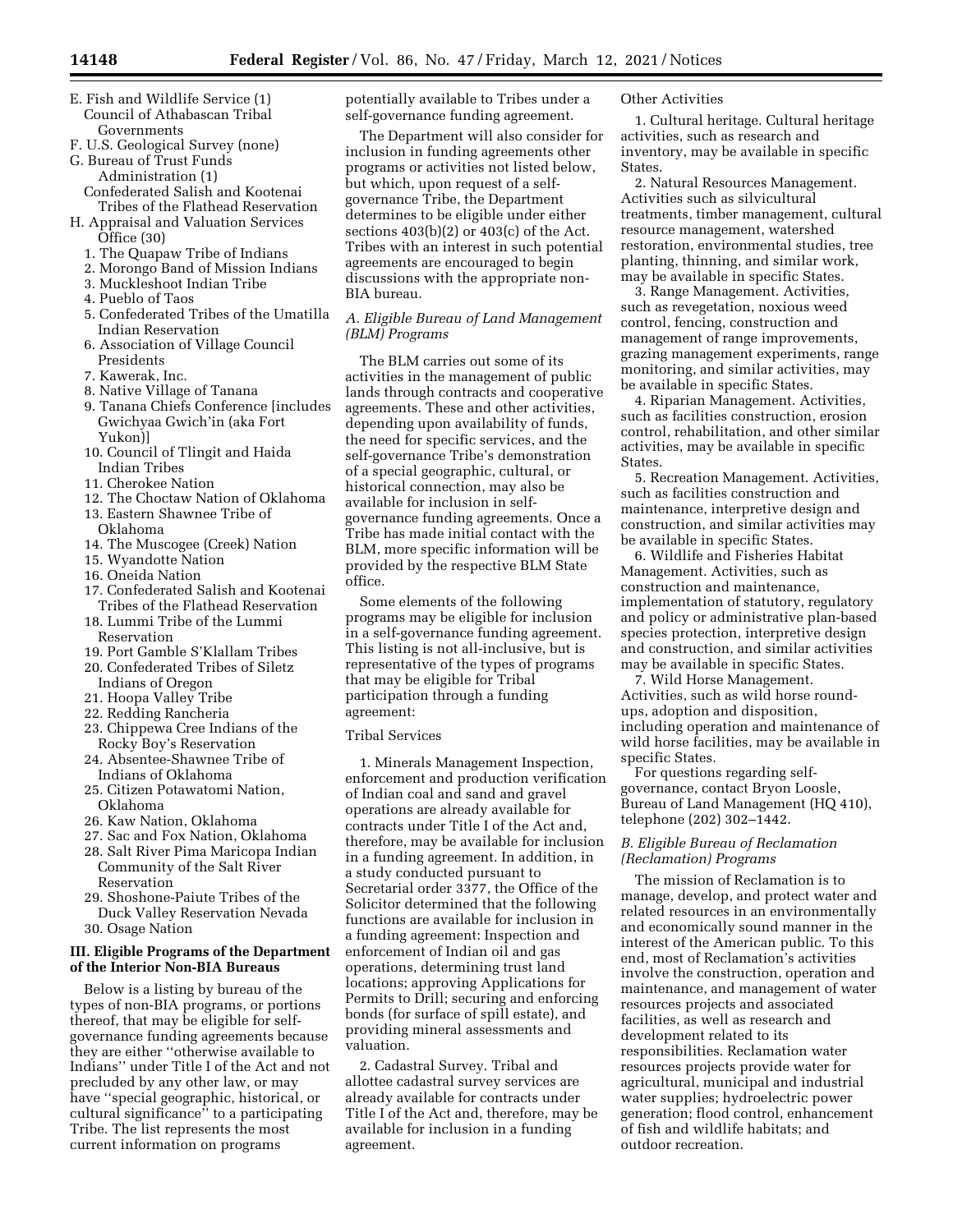Components of the following water resource projects listed below may be eligible for inclusion in a selfgovernance annual funding agreement. This list was developed with consideration of the proximity of identified self-governance Tribes to Reclamation projects.

1. Klamath Project, California and Oregon

2. Trinity River Fishery, California

3. Central Arizona Project, Arizona

4. Indian Water Rights Settlement Projects, as authorized by Congress

Upon the request of a self-governance Tribe, Reclamation will also consider for inclusion in funding agreements other programs or activities which Reclamation determines to be eligible under Section 403(b)(2) or 403(c) of the Act.

For questions regarding selfgovernance, contact Mr. Kelly Titensor, Native American Affairs Advisor, Native American and International Affairs Office, Bureau of Reclamation (96– 43000) (MS 7069–MIB); 1849 C Street NW, Washington DC 20240, telephone: (202) 513–0558, fax: (202) 513–0311.

### *C. Eligible Office of Natural Resources Revenue (ONRR) Programs*

The Office of Natural Resources Revenue (ONRR) collects, accounts for, and distributes mineral revenues from both Federal and Indian mineral leases.

The ONRR also evaluates industry compliance with laws, regulations, and lease terms, and offers mineral-owning Tribes opportunities to become involved in its programs that address the intent of Tribal self-governance. These programs are available to selfgovernance Tribes and are a good preparation for assuming other technical functions. Generally, ONRR program functions are available to Tribes because of the Federal Oil and Gas Royalty Management Act of 1982 (FOGRMA) at 30 U.S.C. 1701. The ONRR promotes Tribal self-governance and selfdetermination over trust lands and resources through the following program functions that may be available to self-governance Tribes:

1. Audit of Tribal Royalty Payments. Audit activities for Tribal leases, except for the issuance of orders, final valuation decisions, and other enforcement activities. Under FOGRMA Section 202, Tribes may participate in a cooperative agreement with ONRR in order to perform audits, compliance reviews and other investigations.

2. Verification of Tribal Royalty Payments. Financial compliance verification, monitoring activities, and production verification.

3. Tribal Royalty Valuation. Preliminary analysis and recommendations for valuation and allowance determinations and approvals.

4. Intergovernmental Personnel Act (IPA) Internship Program. Under 5 CFR part 334, a Tribe may request an IPA with ONRR for the purpose of on-the-job training program. Auditors and accountants acquaint Tribal staff from mineral-producing Tribes with royalty laws, procedures, and techniques. This program is recommended for Tribes that are considering a FOGRMA Section 202 cooperative agreement, but have not yet acquired mineral revenue expertise.

For questions regarding selfgovernance FOGRMA Section 202 cooperative agreements, contact Yvette Smith, Program Manager, Office of Natural Resources Revenue, Denver Federal Center, 6th & Kipling, Building 85, Denver, Colorado 80225–0165, telephone: (303) 231–3485.

*D. Eligible National Park Service (NPS) Programs* 

NPS administers the National Park System, which is made up of national parks, monuments, historic sites, battlefields, seashores, lake shores and recreation areas. NPS maintains the park units, protects the natural and cultural resources, and conducts a range of visitor services such as law enforcement, park maintenance, and interpretation of geology, history, and natural and cultural resources.

Some elements of the following programs may be eligible for inclusion in a self-governance funding agreement. This list below was developed considering the proximity of an identified self-governance Tribe to a national park, monument, preserve, or recreation area and the types of programs that have components that may be suitable for administering through a self-governance funding agreement. This list is not all-inclusive, but is representative of the types of programs which may be eligible for Tribal participation through funding agreements.

Elements of Programs That May Be Eligible for Inclusion in a Self-Governance Funding Agreement

1. Archaeological Surveys 2. Comprehensive Management Planning

3. Cultural Resource Management **Projects** 

4. Ethnographic Studies

5. Erosion Control

6. Fire Protection

7. Gathering Baseline Subsistence Data—Alaska

- 8. Hazardous Fuel Reduction
- 9. Housing Construction and
- Rehabilitation
- 10. Interpretation
- 11. Janitorial Services
- 12. Maintenance
- 13. Natural Resource Management

Projects

- 14. Operation of Campgrounds
- 15. Range Assessment—Alaska
- 16. Reindeer Grazing—Alaska
- 17. Road Repair
- 18. Solid Waste Collection and
- Disposal
	- 19. Trail Rehabilitation
- 20. Watershed Restoration and Maintenance
- 
- 21. Beringia Research
- 22. Elwha River Restoration
- 23. Recycling Programs

Locations of National Park Service Units With Close Proximity to Self-Governance Tribes

1. Aniakchack National Monument & Preserve—Alaska

2. Bering Land Bridge National Preserve—Alaska

3. Cape Krusenstern National Monument—Alaska

- 4. Denali National Park & Preserve— Alaska
- 5. Gates of the Arctic National Park & Preserve—Alaska
- 6. Glacier Bay National Park and Preserve—Alaska
- 7. Katmai National Park and Preserve—Alaska
- 
- 8. Kenai Fjords National Park—Alaska 9. Klondike Gold Rush National
- Historical Park—Alaska

10. Kobuk Valley National Park— Alaska

- 11. Lake Clark National Park and Preserve—Alaska
- 12. Noatak National Preserve—Alaska
- 13. Sitka National Historical Park— Alaska

14. Wrangell-St. Elias National Park and Preserve—Alaska

15. Yukon-Charley Rivers National Preserve—Alaska

16. Casa Grande Ruins National Monument—Arizona

17. Hohokam Pima National

Monument—Arizona

- 18. Montezuma Castle National Monument—Arizona
- 19. Organ Pipe Cactus National Monument—Arizona
- 20. Saguaro National Park—Arizona
- 21. Tonto National Monument— Arizona
- 22. Tumacacori National Historical Park—Arizona
- 23. Tuzigoot National Monument— Arizona
- 24. Arkansas Post National
- Memorial—Arkansas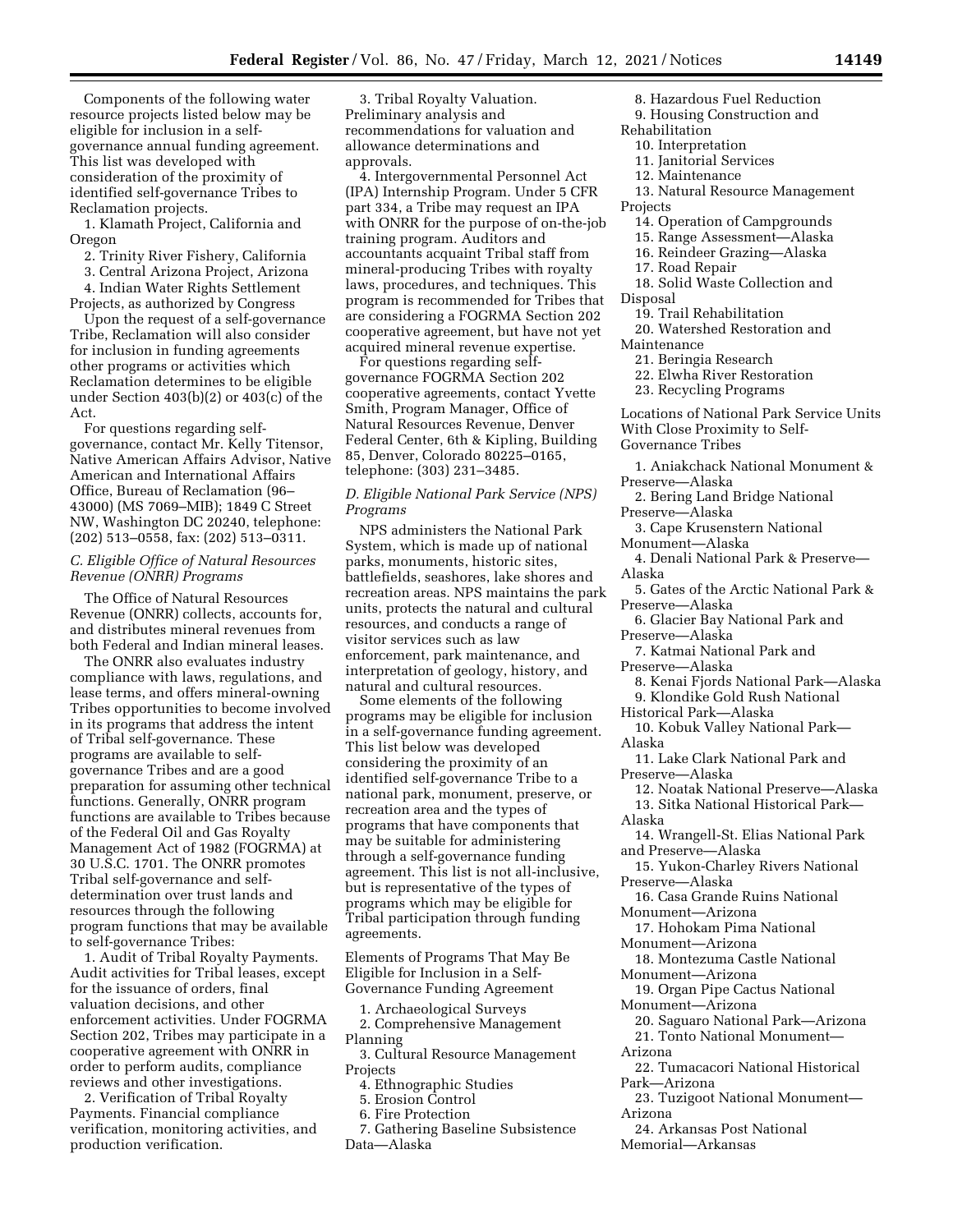- 25. Death Valley National Park— California
- 26. Devils Postpile National
- Monument—California 27. Joshua Tree National Park—
- California
- 28. Lassen Volcanic National Park— California
- 29. Point Reyes National Seashore— California
- 30. Redwood National Park— California
- 31. Whiskeytown National Recreation Area—California
- 32. Yosemite National Park— California
- 33. Hagerman Fossil Beds National Monument—Idaho
- 34. Effigy Mounds National Monument—Iowa
- 35. Fort Scott National Historic Site— Kansas

36. Tallgrass Prairie National Preserve—Kansas

- 37. Boston Harbor Islands National Recreation Area—Massachusetts
- 38. Cape Cod National Seashore— **Massachusetts**
- 39. New Bedford Whaling National Historical Park—Massachusetts
- 40. Isle Royale National Park— Michigan

41. Sleeping Bear Dunes National

- Lakeshore—Michigan
- 42. Grand Portage National Monument—Minnesota
- 43. Voyageurs National Park— Minnesota
- 44. Bear Paw Battlefield, Nez Perce National Historical Park—Montana
- 45. Glacier National Park—Montana 46. Great Basin National Park—
- Nevada
- 47. Aztec Ruins National
- Monument—New Mexico
- 48. Bandelier National Monument— New Mexico
- 49. Carlsbad Caverns National Park— New Mexico

50. Chaco Culture National Historic Park—New Mexico

- 51. Pecos National Historic Park— New Mexico
- 52. White Sands National
- Monument—New Mexico 53. Fort Stanwix National

Monument—New York

- 54. Great Smoky Mountains National Park—North Carolina/Tennessee
- 55. Cuyahoga Valley National Park— Ohio
- 56. Hopewell Culture National Historical Park—Ohio
- 57. Chickasaw National Recreation Area—Oklahoma
- 58. Crater Lake National Park— Oregon
- 59. John Day Fossil Beds National Monument—Oregon
- 60. Alibates Flint Quarries National Monument—Texas
- 61. Guadalupe Mountains National Park—Texas
- 62. Lake Meredith National Recreation Area—Texas
- 63. Ebey's Landing National Recreation Area—Washington
- 64. Fort Vancouver National Historic Site—Washington
- 65. Mount Rainier National Park— Washington
- 66. Olympic National Park— Washington
- 67. San Juan Islands National Historic
- Park—Washington 68. Whitman Mission National
- Historic Site—Washington

For questions regarding selfgovernance, contact Dorothy FireCloud, Manager, American Indian Liaison Office, National Park Service, 1849 C Street NW, Room 7351, Washington, DC 20240, telephone: (202) 354–2090, or email: *Dorothy*\_*[FireCloud@nps.gov.](mailto:Dorothy_FireCloud@nps.gov)* 

# **E. Eligible Fish and Wildlife Service (Service) Programs**

The mission of the Service is to conserve, protect, and enhance fish, wildlife, and their habitats for the continuing benefit of the American people. Primary responsibilities are for migratory birds, endangered species, freshwater and anadromous fisheries, and certain marine mammals. The Service also has a continuing cooperative relationship with a number of Indian Tribes throughout the National Wildlife Refuge System and the Service's fish hatcheries. Any selfgovernance Tribe may contact a National Wildlife Refuge or National Fish Hatchery directly concerning participation in Service programs under the Tribal Self-Governance Act. This list is not all-inclusive, but is representative of the types of Service programs that may be eligible for Tribal participation through an annual funding agreement.

1. Subsistence Programs within the State of Alaska. Evaluate and analyze data for annual subsistence regulatory cycles and other data trends related to subsistence harvest needs and facilitate Tribal Consultation to ensure ANILCA Title VII terms are being met, as well as activities fulfilling the terms of Title VIII of ANILCA.

2. Technical Assistance, Restoration and Conservation. Conduct planning and implementation of population surveys, habitat surveys, restoration of sport fish, capture of depredating migratory birds, and habitat restoration activities.

3. Endangered Species Programs. Conduct activities associated with the conservation and recovery of threatened

or endangered species protected under the Endangered Species Act (ESA) or candidate species under the ESA. These activities may include, but are not limited to, cooperative conservation programs, development of recovery plans and implementation of recovery actions for threatened and endangered species, and implementation of status surveys for high priority candidate species.

4. Education Programs. Provide services in interpretation, outdoor classroom instruction, visitor center operations, and volunteer coordination both on and off National Wildlife Refuge lands in a variety of communities, and assist with environmental education and outreach efforts in local villages.

5. Environmental Contaminants Program. Conduct activities associated with identifying and removing toxic chemicals, to help prevent harm to fish, wildlife and their habitats. The activities required for environmental contaminant management may include, but are not limited to, analysis of pollution data, removal of underground storage tanks, specific cleanup activities, and field data gathering efforts.

6. Wetland and Habitat Conservation Restoration. Provide services for construction, planning, and habitat monitoring and activities associated with conservation and restoration of wetland habitat.

7. Fish Hatchery Operations. Conduct activities to recover aquatic species listed under the Endangered Species Act, restore native aquatic populations, and provide fish to benefit National Wildlife Refuges and Tribes. Such activities may include, but are not limited to: Tagging, rearing and feeding of fish, disease treatment, and clerical or facility maintenance at a fish hatchery.

8. National Wildlife Refuge Operations and Maintenance. Conduct activities to assist the National Wildlife Refuge System, a national network of lands and waters for conservation, management and restoration of fish, wildlife and plant resources and their habitats within the United States. Activities that may be eligible for a selfgovernance funding agreement may include, but are not limited to: Construction, farming, concessions, maintenance, biological program efforts, habitat management, fire management, and implementation of comprehensive conservation planning.

#### *Locations of Refuges and Hatcheries With Close Proximity to Self-Governance Tribes*

The Service developed the list below based on the proximity of identified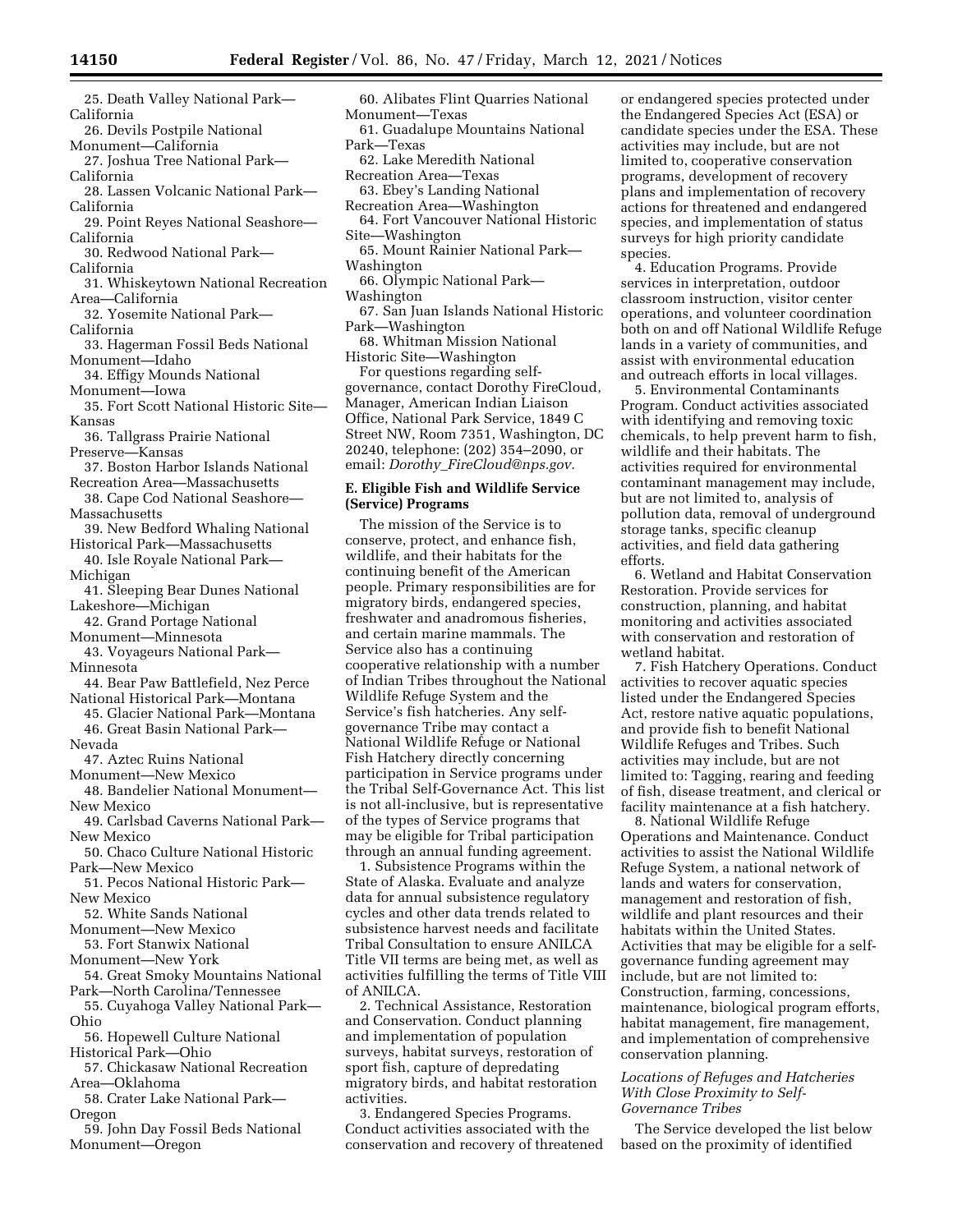self-governance Tribes to Service facilities that have components that may be suitable for administering through a self-governance funding agreement.

1. Alaska Maritime National Wildlife Refuge—Alaska

2. Alaska Peninsula National Wildlife Refuge—Alaska

3. Arctic National Wildlife Refuge— Alaska

4. Becharof National Wildlife Refuge—Alaska

5. Innoko National Wildlife Refuge— Alaska

6. Izembek National Wildlife Refuge— Alaska

7. Kanuti National Wildlife Refuge— Alaska

8. Kodiak National Wildlife Refuge— Alaska

9. Koyukuk National Wildlife

Refuge—Alaska

10. Nowitna National Wildlife Refuge—Alaska

11. Selawik National Wildlife Refuge—Alaska

12. Tetline National Wildlife Refuge— Alaska

- 13. Togiak National Wildlife Refuge— Alaska
- 14. Yukon Delta National Wildlife Refuge—Alaska

15. Yukon Flats National Wildlife Refuge—Alaska

16. Alchesay National Fish Hatchery—Arizona

17. Humboldt Bay National Wildlife Refuge—California

18. Kootenai National Wildlife Refuge—Idaho

19. Agassiz National Wildlife

Refuge—Minnesota 20. Mille Lacs National Wildlife

Refuge—Minnesota 21. Rice Lake National Wildlife

Refuge—Minnesota

22. National Bison Range—Montana 23. Ninepipe National Wildlife Refuge—Montana

24. Pablo National Wildlife Refuge— Montana

25. Sequoyah National Wildlife Refuge—Oklahoma

26. Tishomingo National Wildlife Refuge—Oklahoma

27. Bandon Marsh National Wildlife Refuge—Washington

28. Dungeness National Wildlife Refuge—Washington

29. Makah National Fish Hatchery— Washington

30. Nisqually National Wildlife Refuge—Washington

31. Quinault National Fish Hatchery—Washington

32. San Juan Islands National Wildlife Refuge—Washington

33. Tamarac National Wildlife Refuge—Wisconsin

For questions regarding selfgovernance, contact Scott Aikin, Fish and Wildlife Service, National Native American Programs Coordinator, 1211 SE Cardinal Court, Suite 100, Vancouver, Washington 98683, telephone (360) 604–2531 or fax (360) 604–2505.

### **F. Eligible U.S. Geological Survey (USGS) Programs**

The mission of the USGS is to collect, analyze, and provide information on biology, geology, hydrology, and geography that contributes to the wise management of the Nation's natural resources and to the health, safety, and well-being of the American people. This information is usually publicly available and includes maps, data bases, and descriptions and analyses of the water, plants, animals, energy, and mineral resources, land surface, underlying geologic structure, and dynamic processes of the earth. The USGS does not manage lands or resources. Selfgovernance Tribes may potentially assist the USGS in the data acquisition and analysis components of its activities.

For questions regarding selfgovernance, contact Monique Fordham, Esq., Tribal Partnership Coordinator, U.S. Geological Survey, 12201 Sunrise Valley Drive, Reston, Virginia 20192, telephone (703) 648–4437 or fax (703) 648–6683.

## **G. Eligible Bureau of Trust Funds Administration (BTFA) Programs**

The Department has responsibility for what may be the largest land trust in the world, approximately 56 million acres. BTFA oversees the management of Indian trust assets, including income generated from leasing and other commercial activities on Indian trust lands, by maintaining, investing and disbursing Indian trust financial assets, and reporting on these transactions. The mission of the BTFA is to serve Indian communities by fulfilling Indian fiduciary trust responsibilities. This is to be accomplished through the implementation of a Comprehensive Trust Management Plan (CTM) that is designed to improve trust beneficiary services, ownership information, management of trust fund assets, and self-governance activities.

A Tribe operating under selfgovernance may include the following programs, services, functions, and activities or portions thereof in a funding agreement:

1. Beneficiary Processes Program (Individual Indian Money Accounting Technical Functions).

The MOU between the Tribe/ Consortium and BTFA outlines the roles and responsibilities for the performance of the BTFA program by the Tribe/ Consortium. If those roles and responsibilities are already fully specified in the existing funding agreement with the OSG, an MOU is not necessary. To the extent that the parties desire specific program standards, an MOU will be negotiated between the Tribe/Consortium and BTFA, which will be binding on both parties and attached and incorporated into the OSG funding agreement.

If a Tribe/Consortium decides to assume the operation of a BTFA program, the new funding for performing that program will come from BTFA program dollars. A Tribe's newlyassumed operation of the BTFA program(s) will be reflected in the Tribe's OSG funding agreement.

For questions regarding selfgovernance, contact Lee Frazier, Program Analyst, Office of External Affairs, Bureau of Trust Funds Administration (MS 5140—MIB), 1849 C Street NW, Washington, DC 20240– 0001, phone: (202) 208–7587, fax: (202) 208–7545.

#### **H. Eligible Appraisal and Valuation Services Office Programs**

The Appraisal and Valuation Services Office (AVSO), established on March 19, 2018 by Secretarial Order No. 3363, provides appraisal, valuation, evaluation, and consulting expertise to Indian beneficiaries, federal clients and other stakeholders in accordance with the highest professional and ethical standards. AVSO is responsible for all real property appraisal and valuation services within the Department of the Interior as well as conducting mineral economic evaluations to the following bureau clients: Bureau of Indian Affairs, Bureau of Indian Education, Bureau of Land Management, Bureau of Reclamation, US Fish and Wildlife Service, and the National Park Service. Within AVSO are four land valuation divisions; Indian Trust Property Valuation Division, Land Buy-Back Program Valuation Division, Division of Minerals Evaluation and Federal Land Division.

The MOU between the Tribe/ Consortium and AVSO outlines the roles and responsibilities for the performance of the AVSO program by the Tribe/Consortium. An MOU will be negotiated between the Tribe/ Consortium and AVSO, which will be binding on both parties and attached and incorporated into the OSG funding agreement.

If a Tribe/Consortium decides to assume the operation of an AVSO program, the new funding for